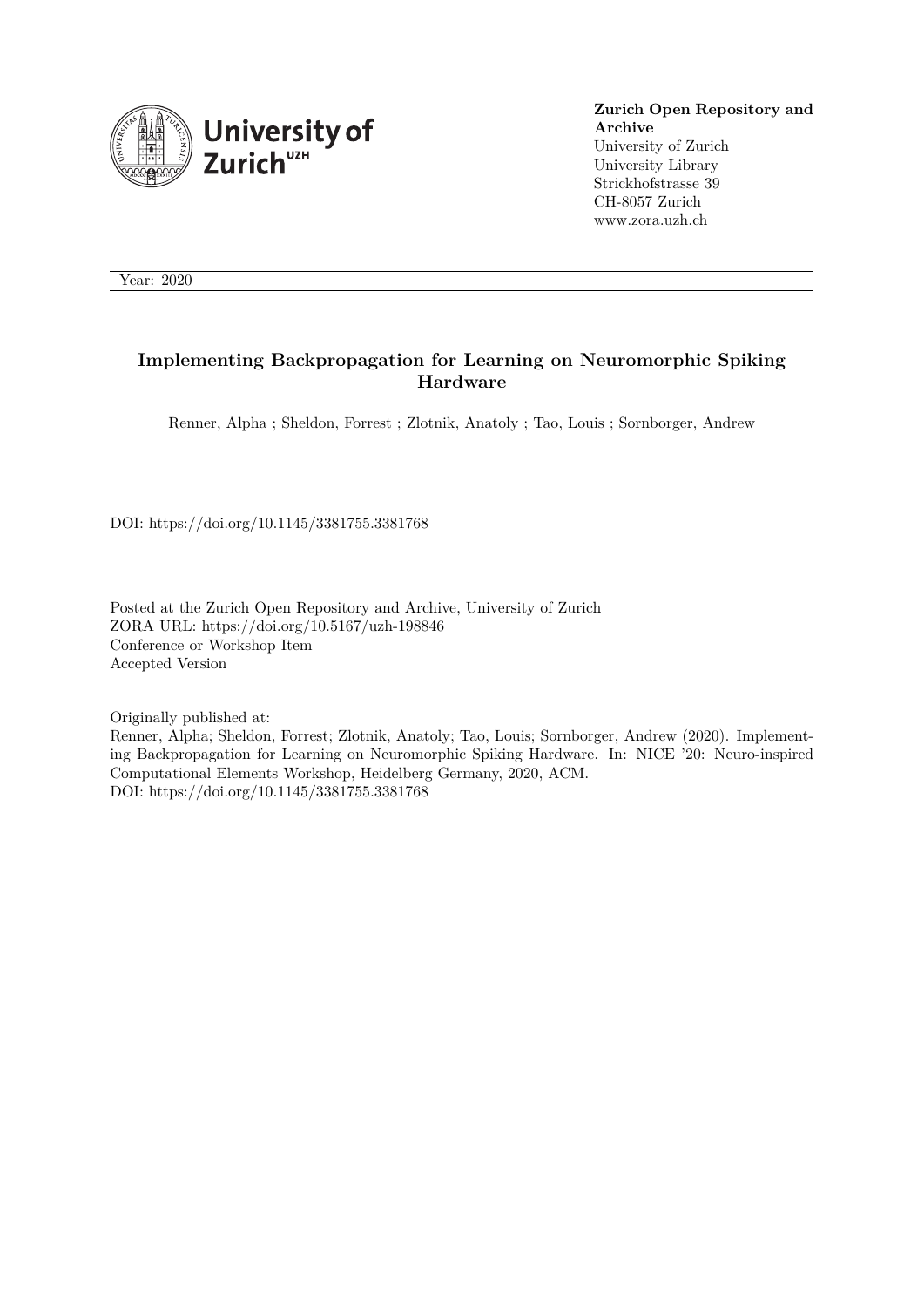# Implementing Backpropagation for Learning on Neuromorphic Spiking Hardware

Alpha Renner alpren@ini.uzh.ch Institute of Neuroinformatics University of Zurich and ETH Zurich Zurich, Switzerland

Forrest Sheldon<sup>∗</sup> fsheldon@lanl.gov Physics of Condensed Matter & Complex Systems, T-4 Los Alamos National Laboratory Los Alamos, New Mexico, USA

Louis Tao taolt@mail.cbi.pku.edu.cn Center for Quantitative Biology Peking University Beijing, China

#### ACM Reference Format:

Alpha Renner, Forrest Sheldon, Anatoly Zlotnik, Louis Tao, and Andrew Sornborger. 2020. Implementing Backpropagation for Learning on Neuromorphic Spiking Hardware. In *Neuro-inspired Computational Elements Workshop (NICE '20), March 17–20, 2020, Heidelberg, Germany.* ACM, New York, NY, USA, 3 pages. https://doi.org/10.1145/3381755.3381768

#### 1 SUMMARY

Many contemporary advances in the theory and practice of neural networks are inspired by our understanding of how information is processed by natural neural systems. However, the basis of modern deep neural networks remains the error backpropagation algorithm [1], which though founded in rigorous mathematical optimization theory, has not been successfully demonstrated in a neurophysiologically realistic circuit. In a recent study, we proposed a neuromorphic architecture for learning that tunes the propagation of information forward and backwards through network layers using an endogenous timing mechanism controlled by thresholding of intensities [2]. This mechanism was demonstrated in simulation of analog currents, which represent the mean fields of spiking neuron populations. In this follow-on study, we present a modified architecture that includes several new mechanisms that enable implementation of the backpropagation algorithm using neuromorphic spiking units. We demonstrate the function of this architecture in learning mapping examples, both in event-based simulation as well as a true hardware implementation.

#### 2 BACKGROUND

There has been a rapid growth of interest in the re-formulation of classical algorithms for learning, optimization, and control using

<sup>∗</sup>Corresponding authors.

*NICE '20, March 17–20, 2020, Heidelberg, Germany*

© 2020 Copyright held by the owner/author(s).

ACM ISBN 978-1-4503-7718-8/20/03.

https://doi.org/10.1145/3381755.3381768

Anatoly Zlotnik azlotnik@lanl.gov Applied Mathematics & Plasma Physics, T-5 Los Alamos National Laboratory Los Alamos, New Mexico, USA

Andrew Sornborger<sup>∗</sup> sornborg@lanl.gov Information Sciences, CCS-3 Los Alamos National Laboratory Los Alamos, New Mexico, USA

event-based information processing mechanisms inspired by the function of biophysiological neural systems [3]. The trend is driven by the advent of flexible computing architectures that enable experimentation with such algorithms in hardware [4]. Modern deep learning relies on a layered, feedforward network similar to the early layers of the visual cortex, with threshold nonlinearities at each layer that resemble mean-field approximations of neuronal integrate-and-fire models. However, the unnatural structure of backpropagation has made the algorithm notoriously difficult to implement in a neural circuit [5, 6]. A feasible neural implementation of the backpropagation algorithm has become more compelling with the rise of new neuromorphic computational architectures that feature local synaptic plasticity [4, 7, 8]. Neuromorphic systems have relied to date on conventional off-chip learning, and used on-chip computing only for inference [9, 10]. It has been a long-standing challenge to develop learning systems whose function is affected exclusively using neuromorphic mechanisms.



Figure 1: Simple outline of a (single layer) learning circuit, where  $x$  and  $\sigma$  are circuit input and output,  $t$  is a target for learning,  $d$  is an error, and  $\overrightarrow{r}$  is the derivative of the activation function. Here the arrows represent feedforward copy (orange) and backpropagated error (blue), and derivativeweighted masking for error computation (green). For simplicity short-term memories are not shown.

Permission to make digital or hard copies of part or all of this work for personal or classroom use is granted without fee provided that copies are not made or distributed for profit or commercial advantage and that copies bear this notice and the full citation on the first page. Copyrights for third-party components of this work must be honored. For all other uses, contact the owner/author(s).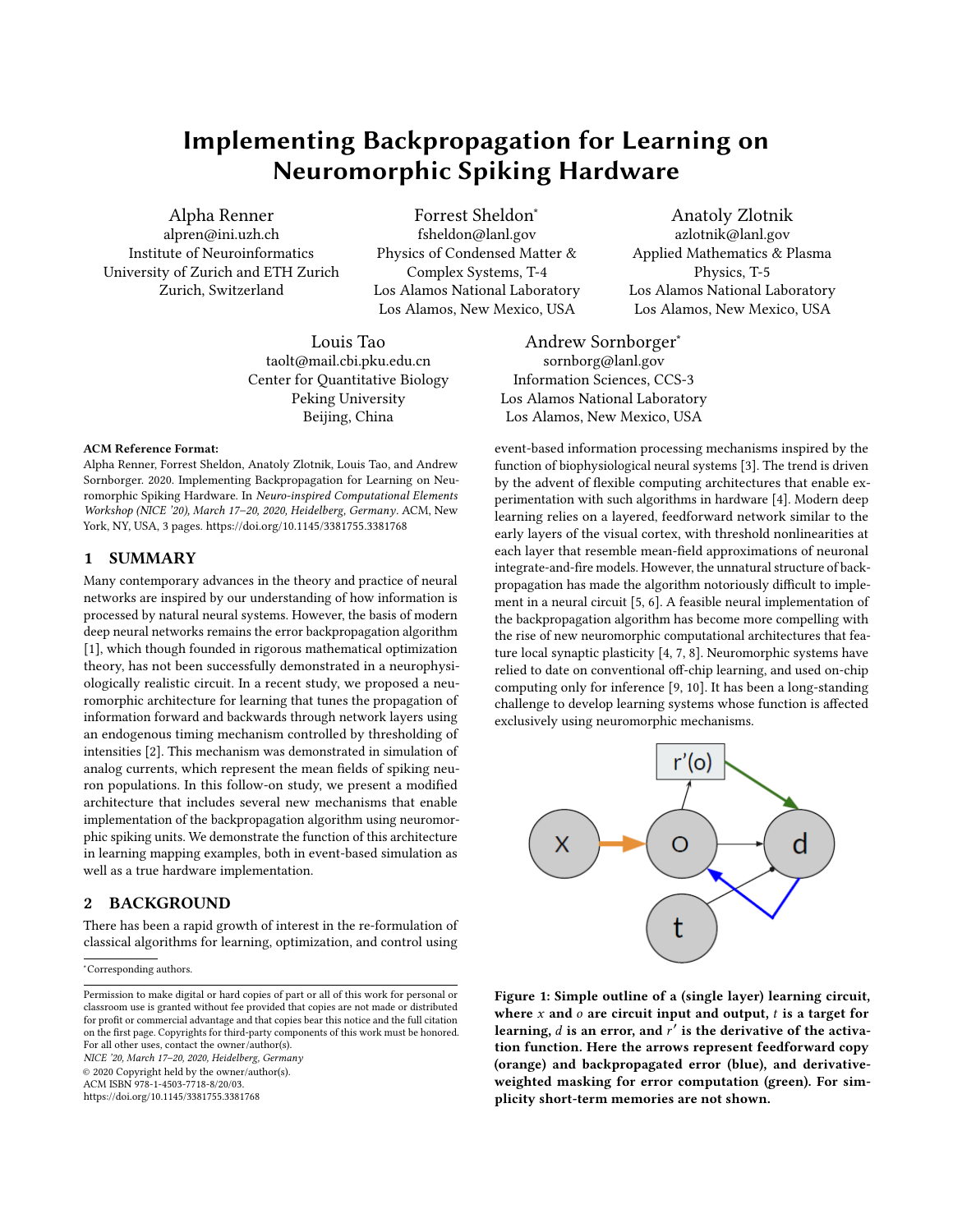NICE '20, March 17–20, 2020, Heidelberg, Germany Renner and Sornborger, et al.



Figure 2: Spiking activity in one layer of the network, whose basic structure is given in Fig. 1. Neural sub-populations are identified on the ordinate, and time is shown on the abscissa. The time interval between two red lines is the time needed to propagate information through the circuit (see Fig. 3), and the time between two black notches on the abscissa is a single gating window.

#### 3 CONTRIBUTIONS

In this study, we describe the hardware implementation of the backpropagation algorithm that makes use of mechanisms that have been developed and tested in simulation by the authors during the past decade, and synthesized in our recent study [2]. These proven neuronal and network features include propagation of graded information in a circuit composed of neural populations using synfiregated synfire chains (SGSCs)  $[11-14]$ , decision-making based on the interaction of synfire-chains [12], and regulation of Hebbian learning using pulse-gating [15, 16]. Furthermore, we introduce a number of recently discovered mechanisms that enable the precise regulation of the timing of information propagation using spiking intensities, rather than the approximating mean-field values that were previously demonstrated in simulation. Our approaches mathematically formalize the neurophysiological concepts of inhibition, excitation, potentiation, and depression. We then engineer the connectivity that affects these using event-based (spiking) neural computation, and integrate them into the proposed architecture to align the timing of unconditional and conditional gating, regularize the gap between layer activations caused by synaptic delay, and enable stable propagation of gradients in the evaluation of Hadamard products.

Beyond the mathematical exposition of new neural information processing mechanisms and presentation of circuit architecture design, we demonstrate our approach with several examples, including an implementation of the classic XOR learning circuit using a rectified linear unit (ReLU) nonlinearity, as well as the MNIST test case. The function of the circuits used in the examples is first demonstrated and examined within the Brian2 simulation environment [17], with results as shown in Figures 2, 3 and 4. Then, significantly, algorithm performance is benchmarked in hardware using the Intel Loihi neuromorphic chip [4].



Figure 3: Spiking activity in one layer of the network shown in Fig. 2 during a single learning cycle. The neural sub-populations that perform memory functions are highlighted in grey on the y-axis, and time is shown on the xaxis. The event-based spiking activity is clearly seen on this time-scale.